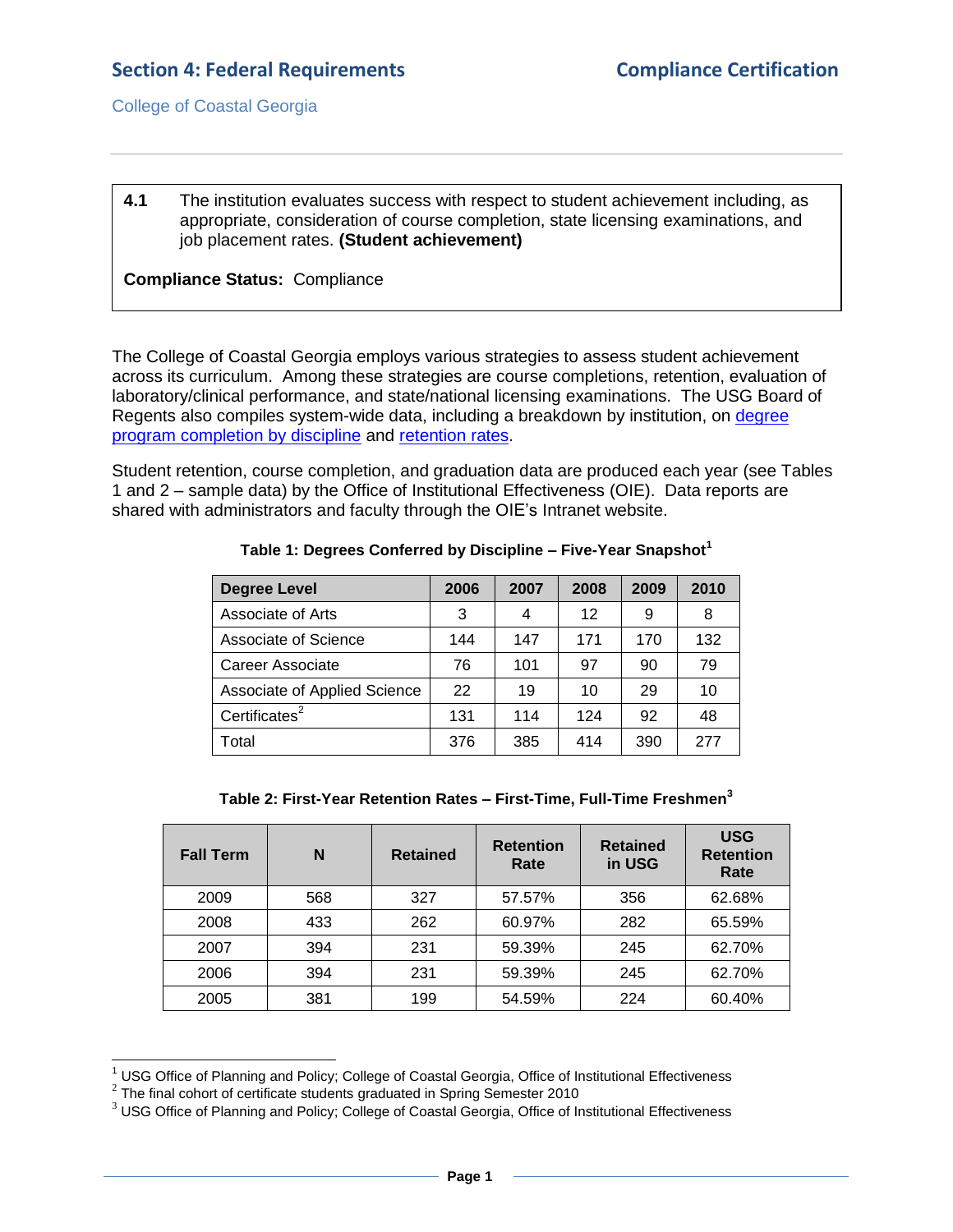As the College has been a two-year institution prior to its conversion in 2008 to a four-year, state college, it has not systematically gathered information such as job placement rates. Instead, the College focused on transfer rates, along with graduation rates at similar two-year institutions. However, in preparation for baccalaureate candidates, the College increased administrative staffing responsible for creating and implementing appropriate tracking, assessment and job placement rates; e.g., a Career Counselor joined the College in September 2010, and this position, serving as a liaison between students and employers, will be responsible for accumulating job placement data, among other duties.

## **Course Completion Rates**

Course completion rates are available through the Banner Student Information System database. In Fall Semester 2010, 86 percent of enrolled students passed all credit hours attempted. Grade distributions for each course are available and reported by individual instructor or all sections, and by term or passage or withdrawals. These reports [\(sample screen](4.1.bGradeDistribution.pdf#page=1)  [shot\)](4.1.bGradeDistribution.pdf#page=1) are used by School Deans in annual evaluations of faculty, in tenure and promotion decisions, and/or for planning purposes.

The College also tracks course completion rates as a result of the need to evaluate student success as a component of its participation in Title IV federal programs. The College was approved for re-certification for eligibility to participate in Title IV Student Aid Programs based on confirmation (electronic re-certification process) of the College's academic and administrative capability, as required by 34 CFR, Part 600, Subpart A, and 34 CFR, Part 668.16, Sec 498(a) of Title IV).

Additionally, the Financial Aid Office monitors student achievement of financial aid recipients according to standards specified in its [Satisfactory Academic Progress Policy.](4.1.dSatisfactoryAcademicProgress.pdf#page=1) To continue to be eligible for financial aid, students must demonstrate academic progress by completing a specific number of credit hours relative to hours attempted.

For official purposes and financial aid verification, faculty members report student attendance and those who missed all class meetings in the first week of a given course; they will have their financial aid adjusted to reflect correct aid disbursement for the actual number of credit hours they attended. Students who stop attending a course will have the last date of attendance entered into their student record for that course. Periodic state and internal audit reviews for financial aid (see [Federal Requirement 4.7](4.7.pdf#page=1) and [Comprehensive Standard 3.10.3\)](3.10.3.pdf#page=1) demonstrate that the College is correctly tracking both satisfactory academic progress and official withdrawal rates.

## **Degree Progress/Completion Rates**

Degree progress/completion rates are an important indicator of student achievement. Degree progress rates are tracked on a system-wide level by institution and discipline – sample fiscal years [2010,](4.1.eUSGdegreeProgress2010.pdf#page=1) [2009](4.1.fUSGdegreeProgress2009.pdf#page=1) and [2008.](4.1.gUSGdegreeProgress2008.pdf#page=1) The USG also reports graduation and retention rates for particular cohorts. Programs track degree completion rates in their annual reports at the College and in [comprehensive program reviews](2.7.1.aUSGAAhandbook2.3.5.pdf#page=3) required by the USG as an indicator of viability and effectiveness. All programs are reviewed every seven years following the Academic Program Review process; the College's most recent one for its Associate of Arts/Associate of Science Core Curriculum took place in academic year 2007-2008. The review schedule is established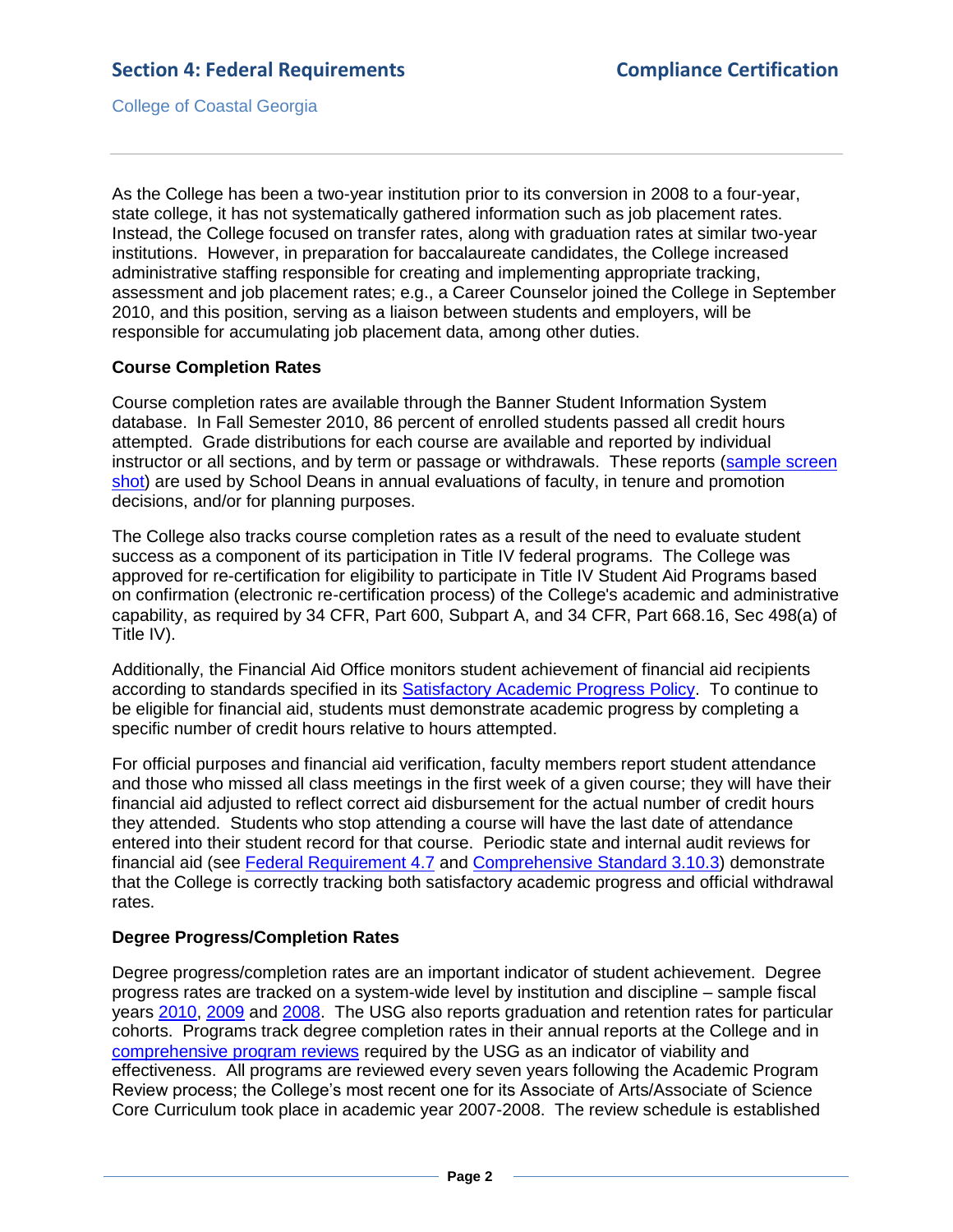by the USG. In cases where a national or regional accreditation review is conducted, that selfstudy constitutes the program evaluation. The results of the review are the basis for program modification, improvement, and/or termination.

The mission of the College's associate degree program is to support the successful transition to baccalaureate degree programs. A key indicator of this comes from transfer rates. The College submits information to the National Student Clearinghouse to track transfer students. Of those students transferring recently (2008-2010), Georgia Southern University (Statesboro) and Armstrong Atlantic State University (Savannah) were the top two transfer destination institutions. Over the last three academic years, the average transfer rate to two-year institutions has been 64 percent and to four-year institutions 27 percent. $4\text{ }$  The USG also provides an annual undergraduate [student transfer report](4.1.iUSGTransferReports.htm#page=1) that tracks the number of University System students transferring to another System institution.

## **Academic Standards of Progress**

The College has in place academic standards of progress to continually evaluate whether students are making standard progress in their chosen curricula and to identify and provide assistance to students who experience academic difficulties. If a student has earned 0-29 credits with less than a 1.5 GPA, 30 credits with less than a 1.7 GPA, or 51+ credits with less than a 2.0 cumulative GPA, the student is considered to be on Academic Warning and is encouraged to contact the Office of Academic Advising and Learning Center.

Additionally, a student whose term GPA or Institutional (adjusted) cumulative GPA at the end of any semester is less than the minimum satisfactory average shall be placed on Academic Warning. Further, a student on Academic Warning whose Institutional (adjusted) GPA is below the Minimum Satisfactory Requirement for any term of enrollment will be placed on Academic Probation. Finally, a student on Academic Probation whose Institutional (Adjusted) cumulative GPA for the semester of probation is below the Minimum Satisfactory Requirement shall be dismissed for one semester for the first occurrence or two semesters (one calendar year) for the second occurrence. Upon readmission to the College, students whose term GPA is 2.0 or higher will continue on probation until their Institutional (adjusted) cumulative GPA reaches the appropriate level.

#### **Graduation Requirements**

The College also demonstrates student achievement through prescribed [graduation](CCGAcatalog.pdf#page=47)  [requirements.](CCGAcatalog.pdf#page=47) 

#### *Associate Degree Candidates*

- Successfully complete all courses required in a degree program
- Complete physical education as required
- Earn a minimum overall Grade Point Average of 2.0 (C)
- Meet the State of Georgia requirement for proficiency in United States and Georgia history and U.S. and Georgia constitutions. An explanation of the requirements can be found in the catalog section entitled, Legislative Requirement in History and Constitution

 4 Student transfer data, National Student Clearinghouse (2008, 2009 & 2010)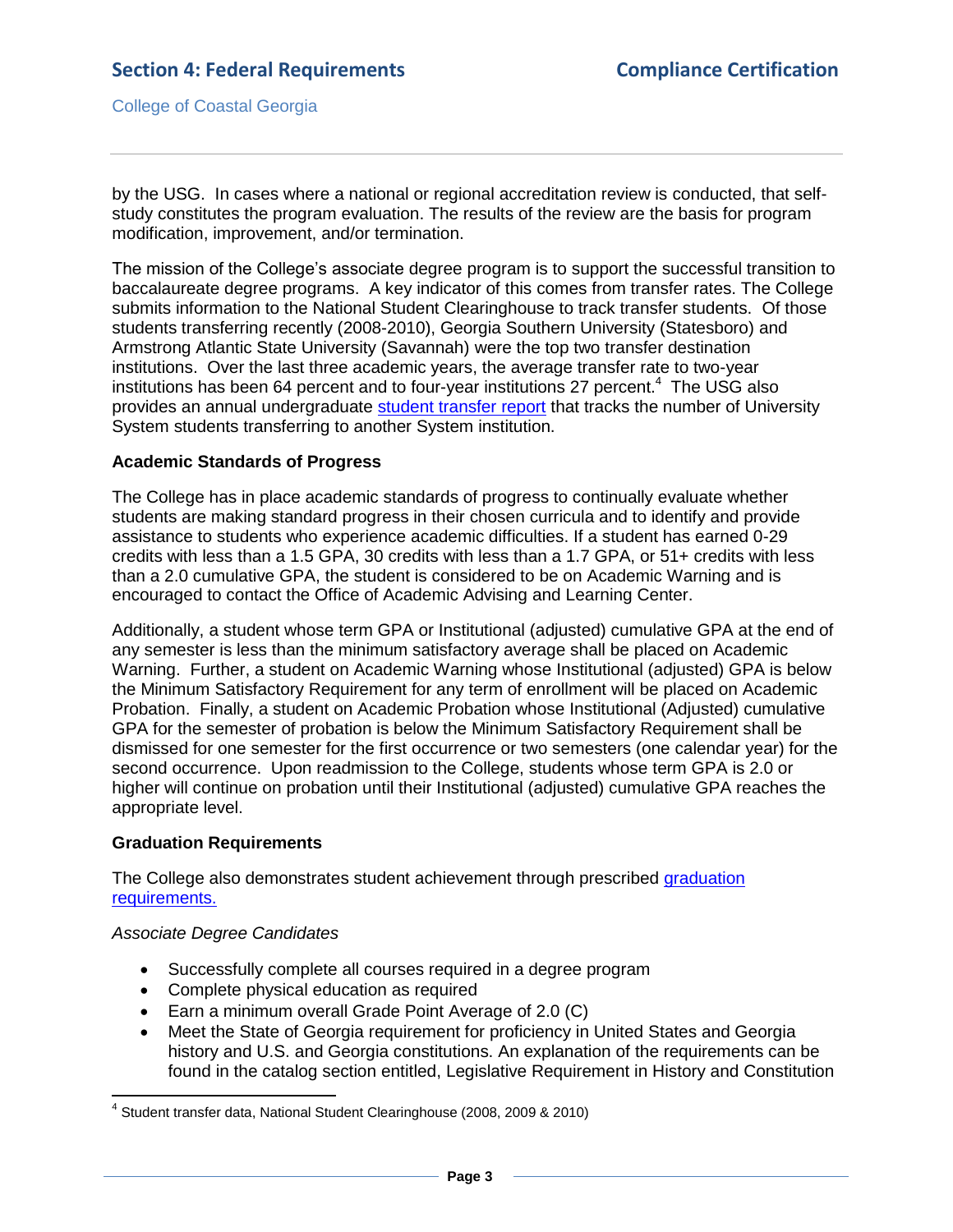## **Section 4: Federal Requirements Compliance Certification**

College of Coastal Georgia

- Satisfy Regents' Reading and Writing requirements, if required
- Complete 20 of the last 30 semester hours preceding graduation at the College
- Graduation application must be on file in the Registrar's Office prior to completing course work at another institution
- Satisfy all financial obligations to the College
- Complete the student satisfaction survey
- Take the Measure of Academic Proficiency and Progress (MAPP)
- Receive formal approval by the faculty after all the grades have been reported to the **Registrar**

## *Baccalaureate Degree Candidates*

All students graduating with a baccalaureate degree must meet the following requirements:

- Earn an overall Grade Point Average of 2.0 (C)
- Successfully complete a minimum of 120 semester credits
- Successfully complete all courses required in the degree program
- Successfully complete a minimum of 42 general education credits (Areas A E) as established by the College
- Successfully complete a minimum of 25 percent of course work (approximately 30 semester hours for most programs) at the College and meet any additional program requirements for minimum number of credits to be earned in the major
- Earn a "C" or better in all Area F courses
- Meet the State of Georgia requirement for proficiency in United States and Georgia history and U.S. and Georgia constitutions. An explanation of the requirements can be found in the catalog section entitled, Legislative Requirement in History and Constitution
- Complete physical education as required
- Satisfy Regents' Reading and Writing requirements
- Satisfy all financial obligations to the College
- Complete the student satisfaction survey
- Complete all program specific requirements and testing
- Receive formal approval by the faculty after all the grades have been reported to the Registrar

## Baccalaureate-Specific Requirements

## *Biological Sciences – Coastal Ecology Track*

A grade of "C" or better in all Area F courses with a 2.5 GPA in area F courses; an overall GPA of 2.0; successful completion of the Regents Examination; transfer students must be accepted to the College and meet the requirements for admission to a baccalaureate program; and a minimum of 30 hours of upper division level credit (3000-4000) courses must be obtained in residence at the College.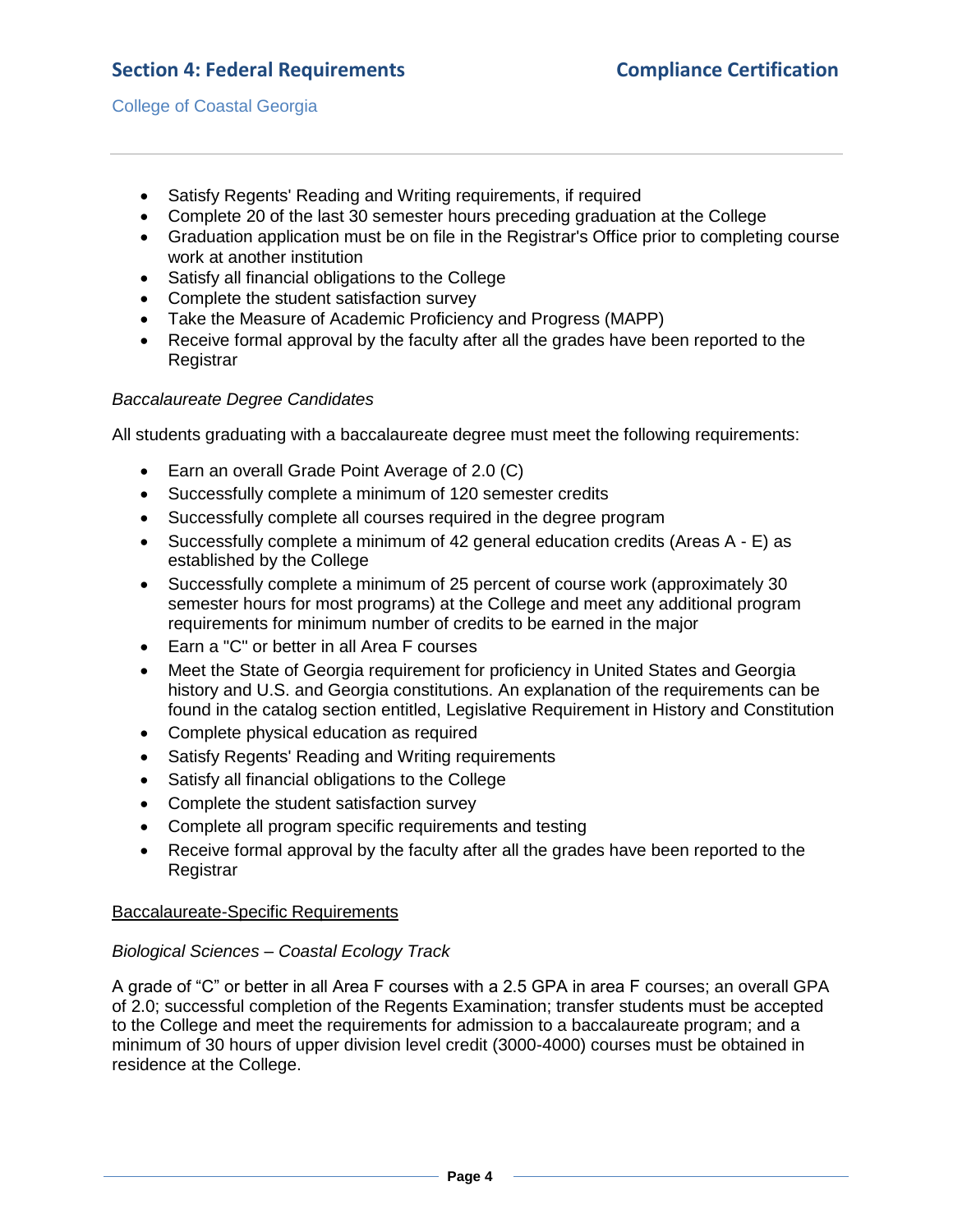## *Biological Sciences – Pre-Professional Track*

A grade of "C" or better in all Area F courses; an overall GPA of 2.0; successful completion of the Regents Examination; transfer students must be accepted to the College and meet the requirements for admission to a baccalaureate program; and a minimum of 30 hours of upper division level credit (3000-4000) courses must be obtained in residence at the College.

#### *Biological Sciences – Secondary Education Track*

Students entering the Biology Education track must meet the entry requirements of the Bachelor of Science in Education Program; students must have an overall GPA of 2.5 for acceptance into education program and must maintain an overall GPA of 2.75 in all education courses; students must successfully complete the Regents Examination; transfer students must be accepted to the College and meet the requirements for admission to a baccalaureate program; and a minimum of 30 hours of upper division level credit (3000-4000) courses must be obtained in residence at the College.

#### *Business*

Once admitted to the business program, students are required to get a "C" or better in all required BBA courses, as well as to be in alignment with the College's policy for baccalaureate candidates. Students are required to take and pass both an internship (BUSA 4900) and capstone course (MGMT 4200) in order to be eligible to graduate. Further, students are advised and will be monitored on a semester-to-semester basis to ensure steady academic progress.

#### *Health Informatics*

In addition to the general College baccalaureate requirements, Health Informatics (HI) has the following additional requirements: at least 30 hours in HI courses must be taken at the College; courses taken as required for Area F cannot be counted toward the residency requirement; the following courses must be taken in the student's 4th year of study at the College: HINF 4900 – Health Informatics Internship I (Fall Semester) and HINF 4901 – Health Informatics Internship II (Spring Semester).

## *Teacher Education*

Once admitted to the teacher education program, teacher candidates are required to maintain a 2.75 GPA or higher to remain in the program. Periodic department monitoring by the program faculty with regard to teacher candidate progress on their knowledge, skills, and dispositions is conducted to ensure that teacher candidates meet high standards. Completion of professional education course work includes lecture courses, practicum courses where teacher candidates' work in public schools with children under the supervision of a certified teacher and a university supervisor, seminar courses that provide overview information about upcoming course work, and professional development seminars that provide supplemental knowledge and skills beyond lecture courses. For graduation, all teacher candidates will be required to successfully complete the Capstone Integrated Internship, as well as pass the Georgia Assessments for the Certification of Educators (GACE) required for certification.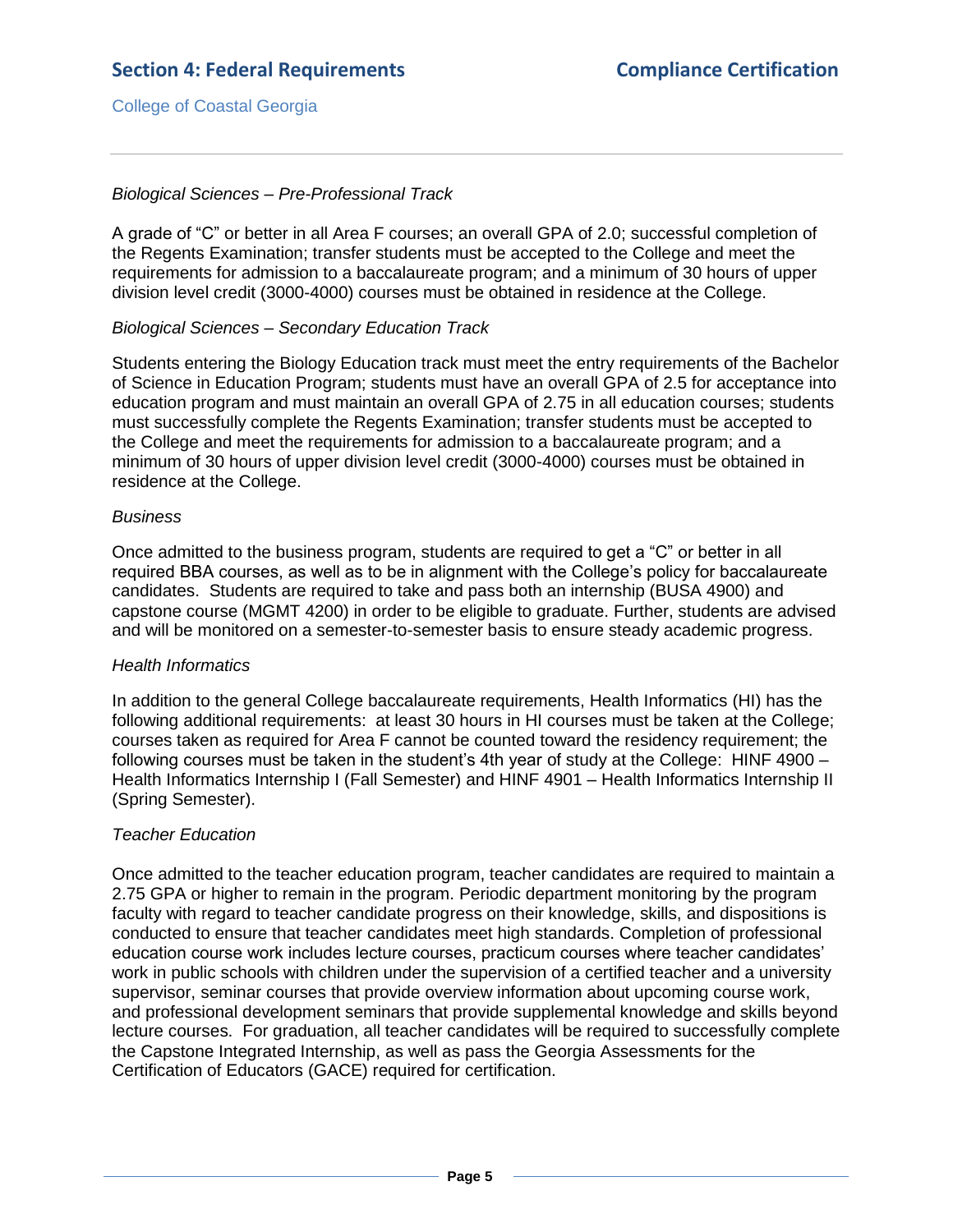## *Nursing*

Continuation in the nursing program requires a minimum grade of "C" in all nursing, biology and English courses, as well as an overall GPA in all courses required in the nursing curriculum:

- Associate of Science in Nursing (ASN): 2.0 GPA
- Bachelor of Science in Nursing (BSN): 2.75 GPA

All non-nursing academic courses should be completed before the ASN student enters NURS 2112, the last nursing course. Courses may include a medication calculation requirement that must be satisfied to progress to the next semester. All nursing courses must be completed within four years of the date of entry into the first nursing course. Academic misconduct may result in removal from the program.

## **State Licensing Examinations and Pass Rates**

Levels of student performance are assessed through licensure examinations for specialized accreditation programs, such as clinical laboratory technology, radiography and nursing. Curricula are reviewed and evaluated by discipline faculty, specialized discipline accreditation agencies, and advisory committees. The College tracks licensure rates and records them in departmental annual reports. A sampling of College's pass rates follows:

- Clinical Laboratory Technician Certification Examination results indicate an 88 percent pass rate since 2006
- Radiologic Science program students achieved a registry pass rate of 100 percent in six of the last eight years; in 2006 it was 89 percent and in 2010 it was 87 percent
- A summary of National Council Licensure Examination-Registered Nurse (NCLEX-RN) pass rates indicates 98 percent for 2010 and 94 percent for 2009

#### **Graduation and Placement Data**

Each program of study at the College utilizes program completion data, graduation rates and employment data to assess the viability of the program. Based on the analysis of completion and placement data, as well as consideration of other reportable factors, programs make recommendations and set goals and objectives for improvement. These goals and objectives are related to program productivity, program quality and continued viability.

Enrollments in graduate programs and graduation rates for the College's students are tracked through the National Student Clearinghouse, identifying where drop-outs transferred and where each of the College's graduates chose to pursue further study*.* From 2008 to 2010, students transferring out of the College enrolled in both two-year and four-year institutions. Table 3 provides a listing and count for the "Top 10" destination institutions based on National Student Clearinghouse student transfer data.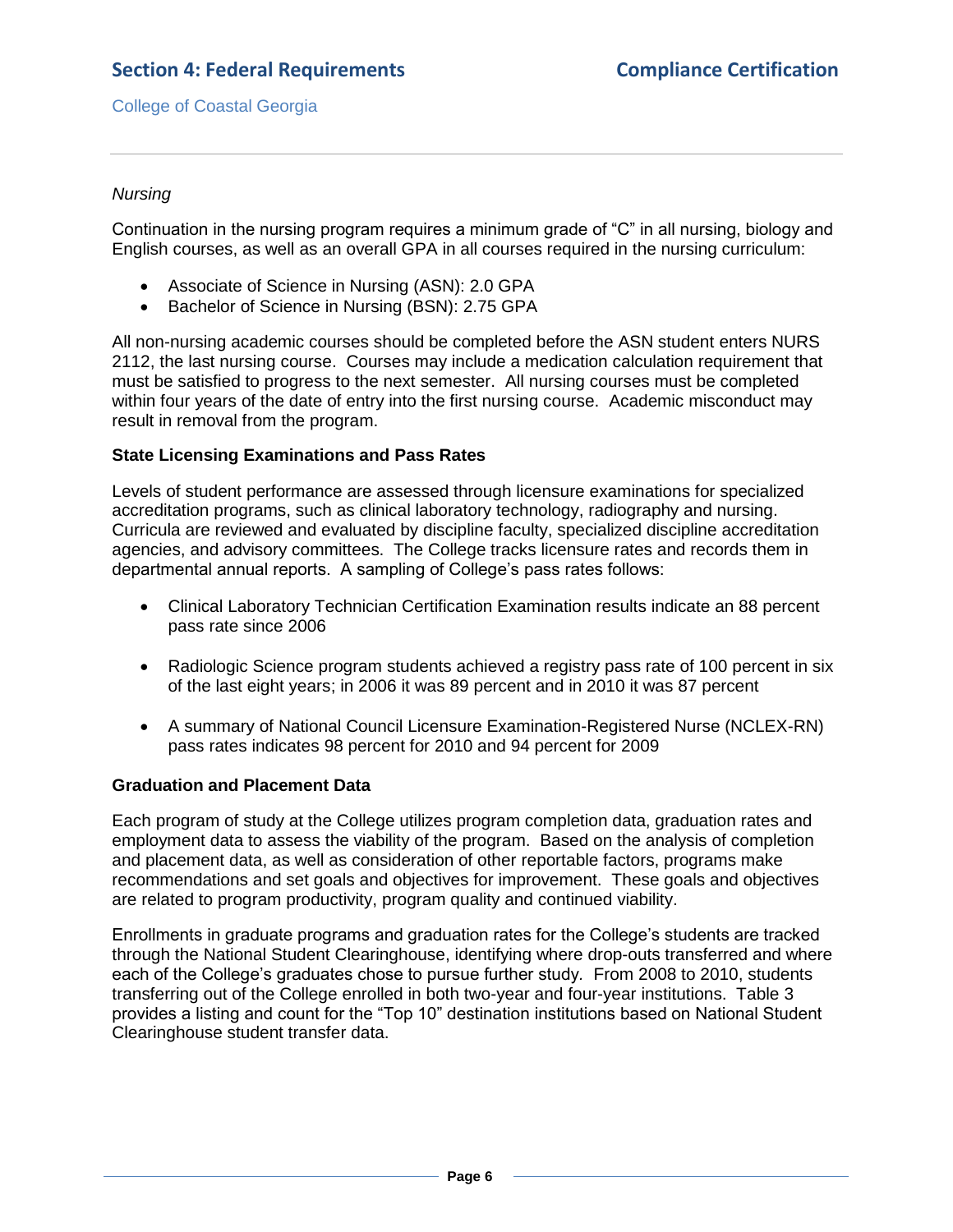# **Section 4: Federal Requirements Compliance Certification**

College of Coastal Georgia

| <b>Institution</b>                  | N   |
|-------------------------------------|-----|
| Georgia Southern University         | 104 |
| Armstrong Atlantic State University | 63  |
| University of Phoenix               | 55  |
| Altamaha Technical College          | 42  |
| Valdosta State University           | 33  |
| Okefenokee Technical College        | 21  |
| University of Georgia               | 17  |
| East Georgia College                | 9   |
| Gordon College                      | 9   |
| Mountain State University (WV)      | 9   |

| Table 3: Transfer Student Destination Institutions (2008-2010) <sup>5</sup> |  |
|-----------------------------------------------------------------------------|--|
|-----------------------------------------------------------------------------|--|

Career associate degree programs track graduates and job placements via benchmarks established by the Georgia Department of Technical and Adult Education.

The Clinical Laboratory Technology program, for example, assessed graduation and placement rates over a three-year evaluation period (2007-2009), whereby each instructor had to meet benchmarks of 7.0 enrollments, 7.0 graduates and 7.0 placements – see Table 4.

| Table 4: Clinical Laboratory Technology Graduation and Placement Rates |  |
|------------------------------------------------------------------------|--|
|------------------------------------------------------------------------|--|

| <b>Graduation Year</b> | <b>Fall Enrollment</b> | <b>Graduates</b> | <b>Placements</b> |
|------------------------|------------------------|------------------|-------------------|
| 2007                   |                        |                  |                   |
| 2008                   |                        |                  |                   |
| 2009                   |                        |                  |                   |

Conversely, the Radiologic Science program completes an annual report that is submitted to the Joint Review Committee on Education in Radiologic Technology. Table 5 offers a snapshot of recent graduates and placements.

| <b>Table 5: Radiologic Science Graduation and Placement Rates</b> |  |  |
|-------------------------------------------------------------------|--|--|
|-------------------------------------------------------------------|--|--|

| <b>Graduation Year</b> | <b>Fall Enrollment</b> | <b>Graduates</b> | <b>Placements</b> |
|------------------------|------------------------|------------------|-------------------|
| 2008                   | 26                     |                  |                   |
| 2009                   | 15                     |                  |                   |

For all baccalaureate degree programs, graduate placement rates will become an annual assessment component, beginning with the first inaugural graduating classes in Spring Semester 2011.

 $\overline{\phantom{a}}$ 

 $<sup>5</sup>$  National Student Clearinghouse data extract, April 2010</sup>

 $^6$  Several students in this class chose not to seek employment after graduation due to family responsibilities.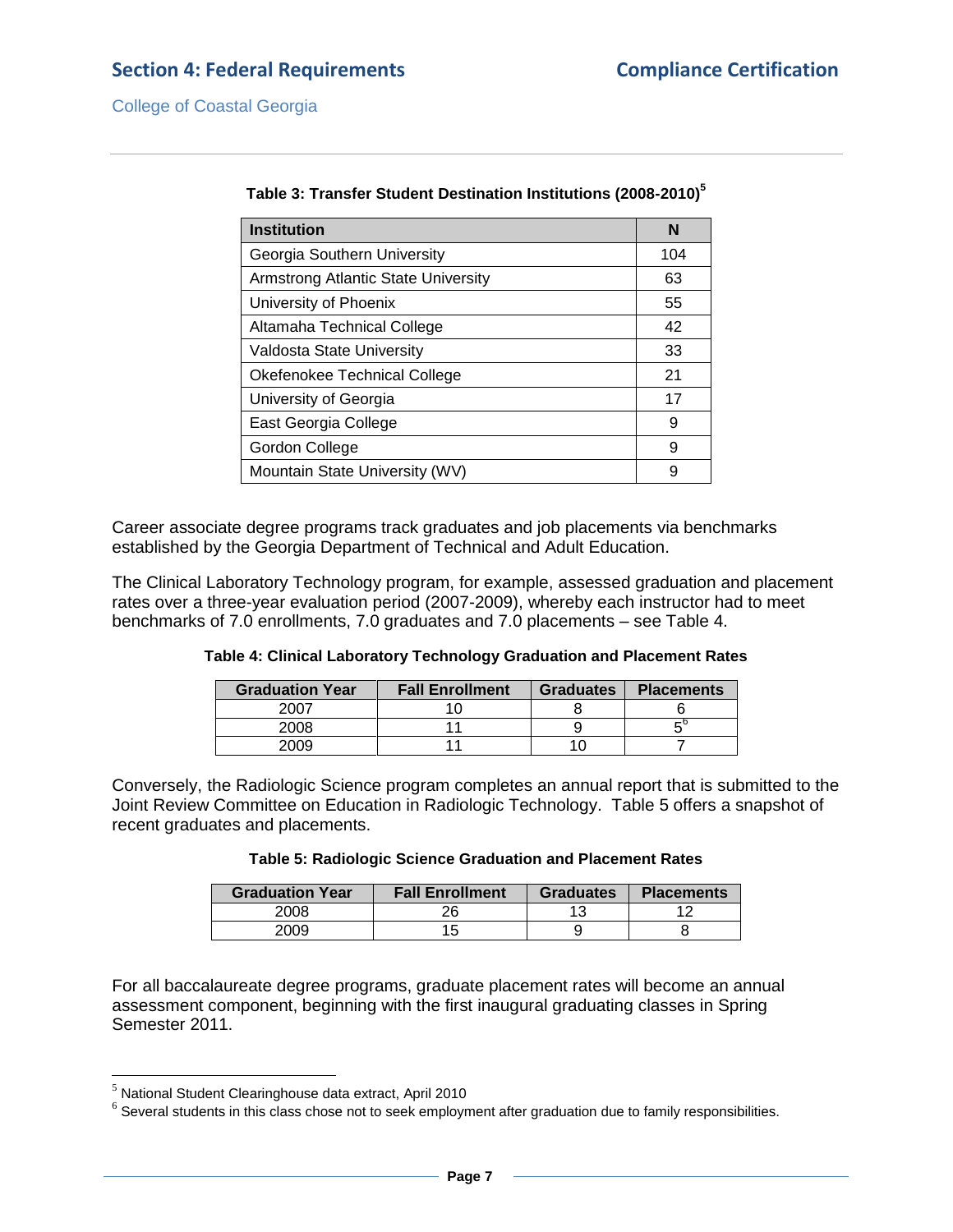Currently, the Office of Career Services assists departments with graduate tracking by conducting an alumni survey via *Coastal Career Link* [\(sample screen shot\)](4.1.lCoastalCareerLink.pdf#page=1). Additionally, employers and/or graduate coordinators of graduate schools that either employ or have enrolled these graduates are asked to fill out a simple questionnaire [\(sample screen shot\)](4.1.mCoastalCareerQuestionnaire.pdf#page=1), requesting information concerning the respondents overall satisfaction with the performance level of the graduate.

Course offerings are evaluated based on analysis of results of the Graduating Student Satisfaction with College Programs and Services Survey in order to determine if academic offerings are responsive to the local, national and international economy.

Systematic and ongoing data analysis conducted by the OIE and provided to academic departments offers the necessary evidence in support of program planning regarding the direction of academic offerings, as well as student support services.

#### **Use of Data for Improvement**

Two major efforts to address both retention issues related to course and degree completion involved the College's engagement in a recent national (*Foundations of Excellence)* and a statewide (*USG Graduation & Retention Task Force)* assessment review process from which collected data was used to formulate curricular improvement strategies.

#### Foundations of Excellence (FOE)

The College was selected as one of 12 institutions in the nation to participate in the 2009-10 class of four-year institutions with Foundations of Excellence® (FOE) in the First College Year – a partnership with the respected Policy Center on the First Year that enhances an institution's ability to align its goals and action plans for student learning, success and persistence in a liberal education curriculum. This rigorous program is designed to help institutions identify areas needing improvement and map pathways to success.

The College has begun to utilize the FOE study to promote excellence in student support services for overall student success, as well as address retention issues related to course and degree completion rates. In the context of the FOE needs assessment, the College collected and analyzed survey data during late Fall Semester 2009 and early Spring Semester 2010.

Following are a few of the recommendations put forth by the FOE steering committee in its [final](FOEfinalreport.pdf#page=1)  [report:](FOEfinalreport.pdf#page=1)

- Increase advising center staff and mission to include intrusive advisement of learning support students
- Review and revise CCGA 1101 (*College Success Seminar*)
- Charge a committee to coordinate communication and programming of the first year
- Enhance and broaden the Supplemental Instruction (SI) program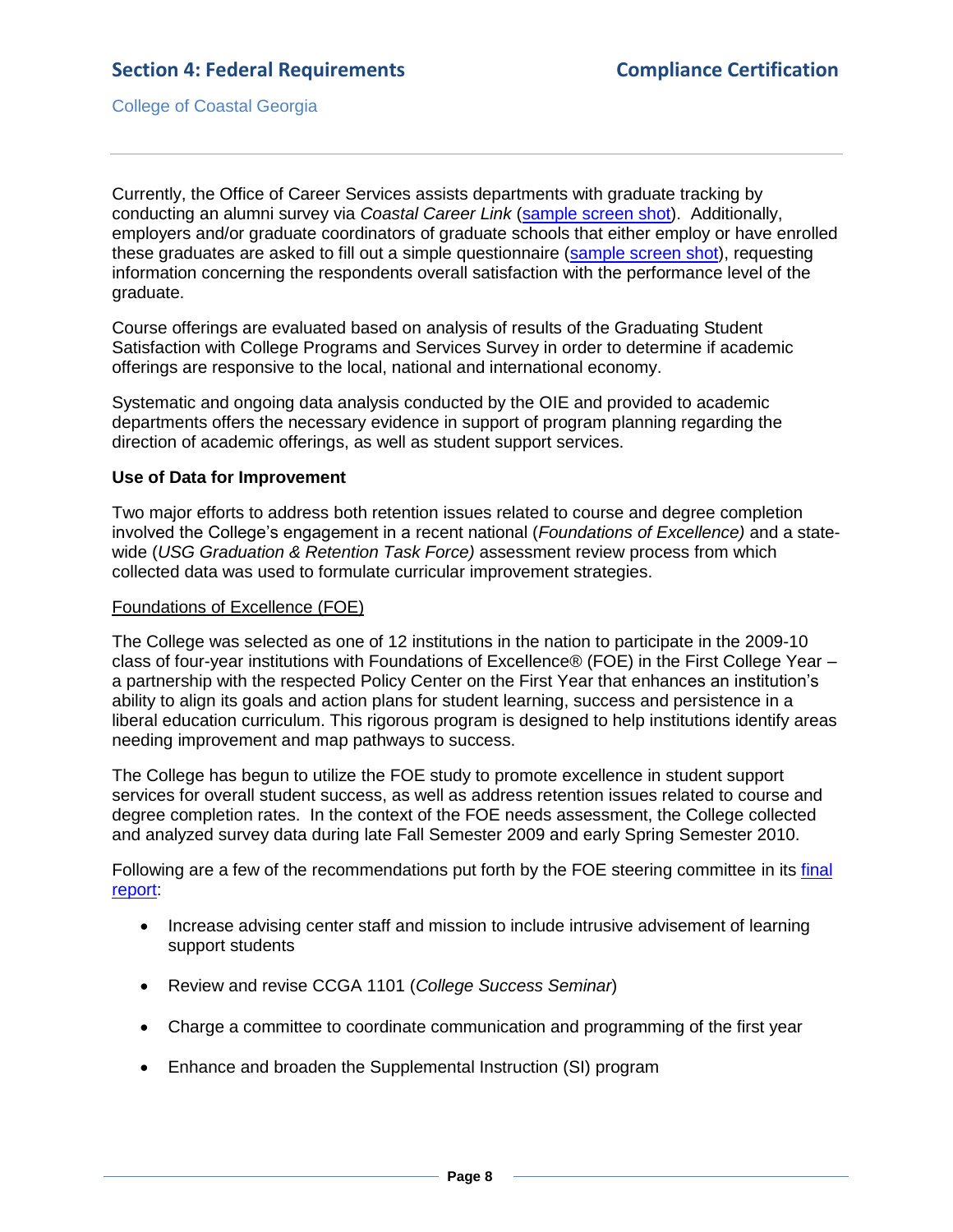• Implement an [Early Alert Program](4.1.oEarlyAlertProgram.pdf#page=1) to inform students of their overall success in each course by the end of the fourth week of the term so that those who are not doing well will have the encouragement, support, and time to make changes and end the term successfully

### USG Graduation & Retention Report

In Spring Semester 2010, the College was engaged in a USG Board of Regents' graduation and retention assessment process that culminated in an [institutional report](2.5.cUSGgrad&retreport.pdf#page=1) to the Board for improving graduation and retention rates at the College over a three-year period. A broadbased approach was used to create four overarching strategies focused on imbedding philosophies and building processes in the near term which will ensure improved retention, progression and degree completion in the long term.

The key strategies are:

- Implement student-centered policies and programs which focus on retention
- Reduce barriers to student performance and progression
- Integrate Foundations of Excellence (FOE) recommendations to foster student success
- Establish clear student progression and graduation targets and goals and ensure all members of the campus community are accountable for their achievement.

Each of these strategies aligns with the College's institutional goals and Strategic Master Plan. The retention strategies were linked with findings and recommendations from the FOE process along with best practices in the field, which include early connections, high expectations and aspirations, a clear academic plan and pathway, an effective track to college readiness, engaged learning, and academic and social support network [\(College's three-year action plan\)](2.5.d3yractionstrategies.pdf#page=1).